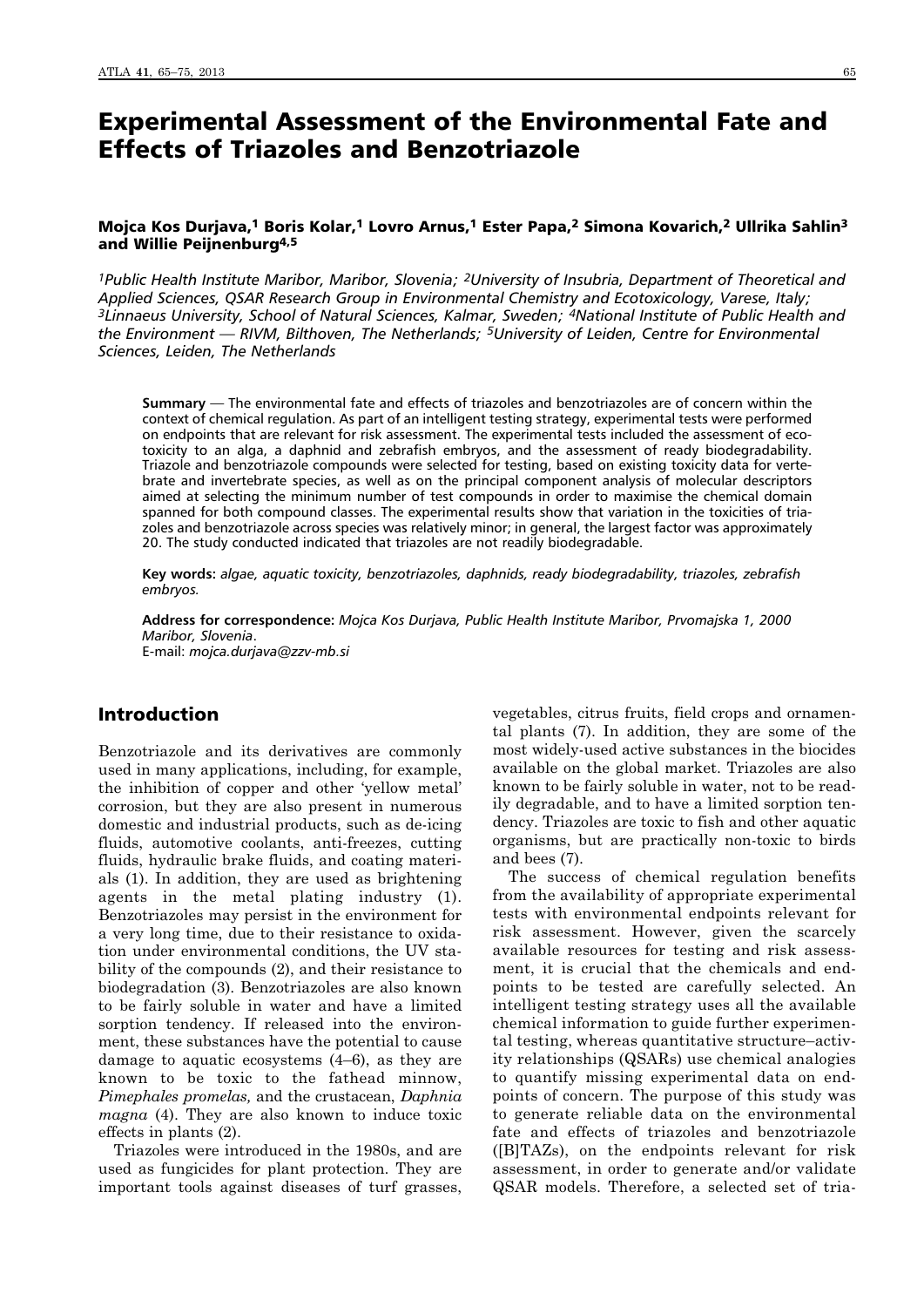zoles and benzotriazole were tested, according to Organisation for Economic Co-operation and Development (OECD) Test Guidelines (TGs) for biodegradability and aquatic toxicity to a freshwater alga, a daphnid and to fish embryos. To this end, an experimental design that was mainly based on structural similarity, was used to prioritise (B)TAZs for experimental testing.

# Materials and Methods

Toxicity testing of substituted triazoles and benzotriazole was performed with the green alga, *Pseudokirchneriella subcapitata*, the daphnid, *D. magna*, and embryos of the zebrafish, *Danio rerio*. In addition, ready biodegradability testing was also carried out.

The chemicals to be tested, for which there were little or no experimental data on the toxicological endpoints measured, were selected based on the criteria that they were evenly distributed with respect to the first two principal components derived by principal component analysis (PCA) on DRAGON descriptors (8). The final outcome of the experimental design consisted of a list of priority (B)TAZs representative of the entire structural space. This selection also included chemicals with a structure similar to (B)TAZs, and that were recognised as active in the available literature data on vertebrate and invertebrate toxicity (9). Thereupon, a further selection was applied based on the commercial availability of the chemicals to be tested.

The triazoles selected for testing on the alga and ready biodegradability are shown in Table 1.

## **The toxicity of triazoles to the freshwater alga,** *P. subcapitata*

A 72-hour toxicity test was performed with selected triazoles on *P. subcapitata* (formerly known as *Selenastrum capricornutum*). The purpose of this test was to determine the effects of a substance on the growth of freshwater microalgae, and it was performed according to OECD TG 201: Freshwater Algae and Cyanobacteria, Growth Inhibition Test (10).

## *Preparation of the test solutions*

The test chemicals were purchased from Dr Ehrenstorfer GmbH (Augsburg, Germany). The medium for the test was prepared according to OECD TG 201. The reference substances 3,5 dichlorophenol and potassium dichromate were tested as a means of verifying the test procedure.

## *Chemical measurements*

The concentrations of triazoles in the test cultures were determined at the beginning and at the end of the test, by gas chromatography with mass spectrometry (GC/MS). GC/MS was performed with a HP 6890 GC coupled to a HP 5973 mass spectro-

# Table 1: The triazoles and benzotriazole selected for testing

| Cyproconazole<br>Diclobutrazol | CAS number<br>94361-06-5<br>75736-33-3<br>119446-68-3<br>083657-24-3 |
|--------------------------------|----------------------------------------------------------------------|
|                                |                                                                      |
|                                |                                                                      |
|                                |                                                                      |
| Difenoconazole                 |                                                                      |
| Diniconazole                   |                                                                      |
| Epoxiconazole                  | 106325-08-0                                                          |
| Hexaconazole                   | 79983-71-4                                                           |
| Myclobutanil                   | 88671-89-0                                                           |
| Paclobutrazol                  | 76738-62-0                                                           |
| Penconazole                    | 066246-88-6                                                          |
| Propiconazole                  | 060207-90-1                                                          |
| Triadimefon                    | 43121-43-3                                                           |
| Triazophos                     | 024017-47-8                                                          |
| Uniconazole-P                  | 083657-17-4                                                          |
| b) On Daphnia                  |                                                                      |
|                                | <b>CAS</b> number                                                    |
| Benzotriazole                  | $95 - 14 - 7$                                                        |
| Cyproconazole                  | 94361-06-5                                                           |
| Diclobutrazol                  | 75736-33-3                                                           |
| Fenchlorazol-ethyl             | 103112-35-2                                                          |
| Flusilazole                    | 85509-19-9                                                           |
| Guanazole                      | 1455-77-2                                                            |
| Hexaconazole                   | 79983-71-4                                                           |
| Myclobutanil                   | 88671-89-0                                                           |
| Paclobutrazol                  | 76738-62-0                                                           |
| Ribavirin                      | 36791-04-5                                                           |
| Triadimefon                    | 43121-43-3                                                           |
| Triticonazole                  | 131983-72-7                                                          |
| c) On zebrafish embryos        |                                                                      |
|                                | <b>CAS</b> number                                                    |
| Benzotriazole                  | $95 - 14 - 7$                                                        |
| Cyproconazole                  | 94361-06-5                                                           |
| Fenchlorazol-ethyl             | 103112-35-2                                                          |
| Flusilazole                    | 85509-19-9                                                           |
| Guanazole                      | 1455-77-2                                                            |
| Hexaconazole                   | 79983-71-4                                                           |
| Myclobutanil                   | 88671-89-0                                                           |
| Paclobutrazol                  | 76738-62-0                                                           |
| Ribavirin                      | 36791-04-5                                                           |
| Triadimefon                    | 43121-43-3                                                           |
| Triticonazole                  | 131983-72-7                                                          |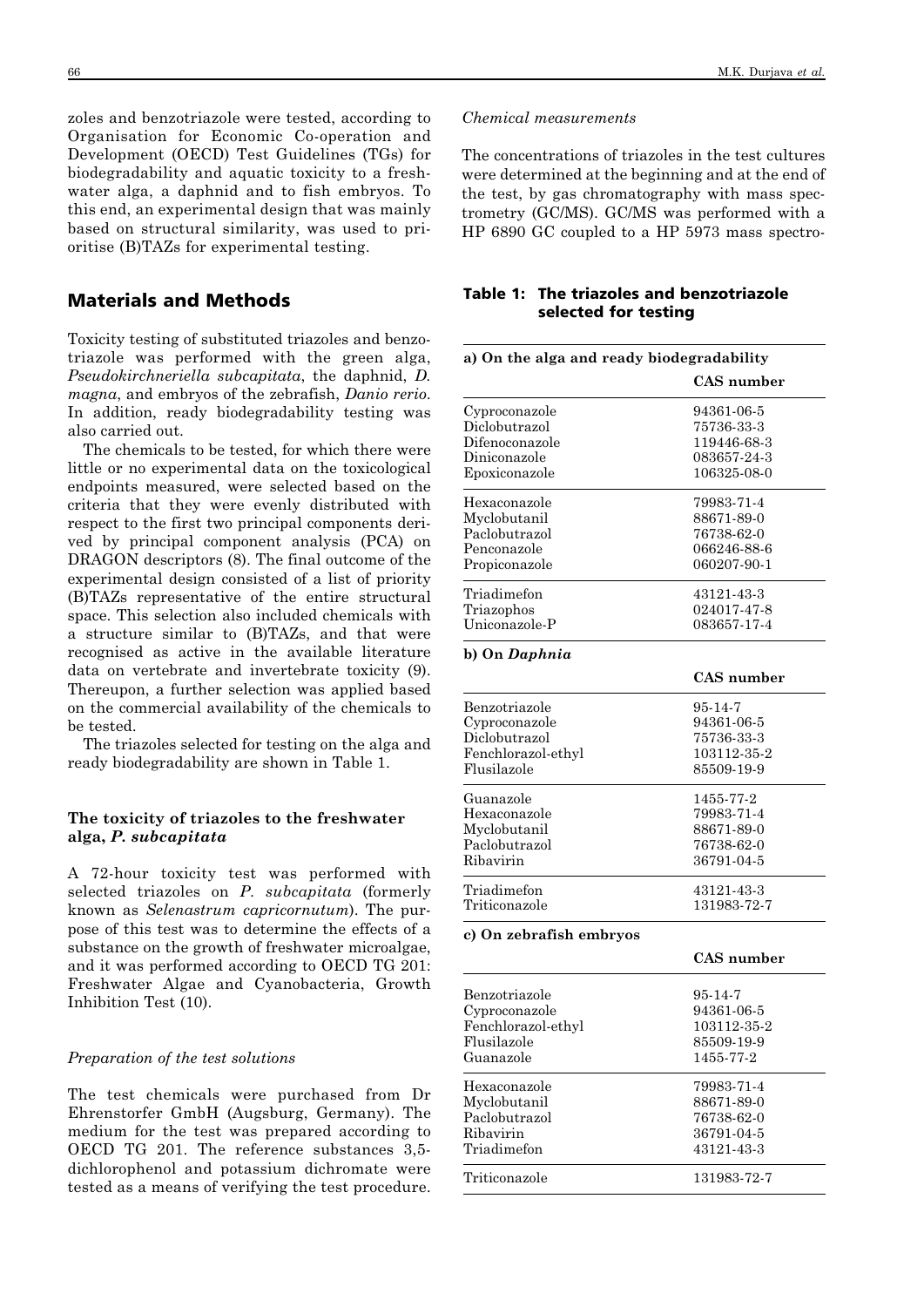meter (Hewlett-Packard, Palo Alto, CA, USA). The GC separation was performed on a DB-5MS column,  $40m \times 0.18mm$  internal diameter (ID), with a film thickness of 0.18μm (Agilent Technologies, Wilmington, DE, USA). To prepare the samples, test water samples (2ml) were transferred to glass tubes and 3ml of hexane were added. Ultrasoundassisted liquid–liquid extraction was performed (15 minutes). Phase separation was achieved by centrifugation at 3005*g* for 5 minutes at room temperature. The hexane phase was transferred into a vial and diluted with ethyl acetate. The extracts were analysed with GC/MS in selected ion monitoring (SIM) mode. Quantification of the selected triazoles was performed according to external standard calibration.

#### *Algae*

The algae were obtained from a culture collection of SAMS Research Services Ltd (Argyll, Scotland, UK). The initial cell concentration in the test culture was approximately 104 cells/ml, as determined by manual cell counting under the microscope, according to OECD TG 201. The concentration range at which effects are likely to occur was determined on the basis of results from rangefinding experiments. For the test, at least five concentrations, arranged in a geometric series, were selected. It was ensured that the lowest concentration selected did not have any observed effect on the growth of the algae.

#### *The test*

Algae growing exponentially were exposed to the test substance in batch cultures over a period of 72 hours. The test endpoint was inhibition of growth, expressed as the logarithmic increase in biomass (average specific growth-rate) during the exposure period. From the average specific growth-rates recorded in a series of test solutions, the concentration inducing 50% inhibition of the growth rate was determined and expressed as the  $E<sub>r</sub> C50$ . In addition, the No Observed Effect Concentration (NOEC) was statistically determined. Test cultures containing the desired concentration of test substance and the desired quantity of algal inoculum were prepared by diluting aliquots of stock solutions of the test substance and of algal suspension with filtered algal medium. The culture flasks were shaken and placed in the culture apparatus; the cultures were maintained at a temperature of  $20 \pm 2$ °C. The cell concentration in each flask was determined 24, 48 and 72 hours after the start of the test by using a Perkin Elmer Victor 3, 1420 Multilabel Counter (Perkin Elmer, Singapore, Republic of Singapore). The pH was measured at the beginning of the test and after 72 hours of exposure. The area where the cultures were incubated received continuous, uniform fluorescent illumination with a light intensity of approximately 5000lux.

#### *Statistical analysis*

The average specific growth rate and the percent inhibition of growth rate for each replicate treatment were calculated by using ToxCalc™ — Toxicity Data Analysis Software, Version 5.0.32 (McKinleyville, CA, USA). The percentage reduction in average growth rate at each concentration of the test substance as compared to the control value, was plotted against the logarithm of the concentration. The  $E<sub>r</sub>C50$  can be read from the resulting graph. Analysis of variance (ANOVA) techniques were also employed for estimating the Lowest Observed Effect Concentration (LOEC) and No Observed Effect Concentration (NOEC) values. To this end, the mean response for each concentration was compared with the control mean by using an appropriate multiple comparison, or trend test method. The basic ANOVA assumption of homogeneity of variance was assessed. The assessment was performed by using the ToxCalc Bonferroni *t*-test.

# **The toxicity of triazoles and benzotriazole to the aquatic invertebrate,** *D. magna*

The purpose of this test was to determine the effects of a substance on the mobility of daphnids. The test was performed according to OECD TG 202: *Daphnia* sp., Acute Immobilisation Test (11).

#### *Preparation of the test solutions*

The test chemicals were purchased from Fluka, except benzotriazole, which was purchased from Sigma-Aldrich (St Louis, MO, USA). The test medium that was used was M4, which was prepared according to OECD TG 202 (11). Most of the substances were dissolved in dimethyl sulphoxide (DMSO), and 100, 500, 750 and 1000μl of the stock solutions were diluted into 100ml of M4 medium. The dissolved oxygen levels did not change significantly during the experiments, nor did the pH.

## *Daphnids*

The culture conditions of the daphnids were as follows: 25–30 adults were maintained in 4 litres of M4 medium, aerated with slowly bubbling air (few bubbles/min), and were fed algae (*P. subcapitata*) and yeast extract (20mg/L) daily, except during the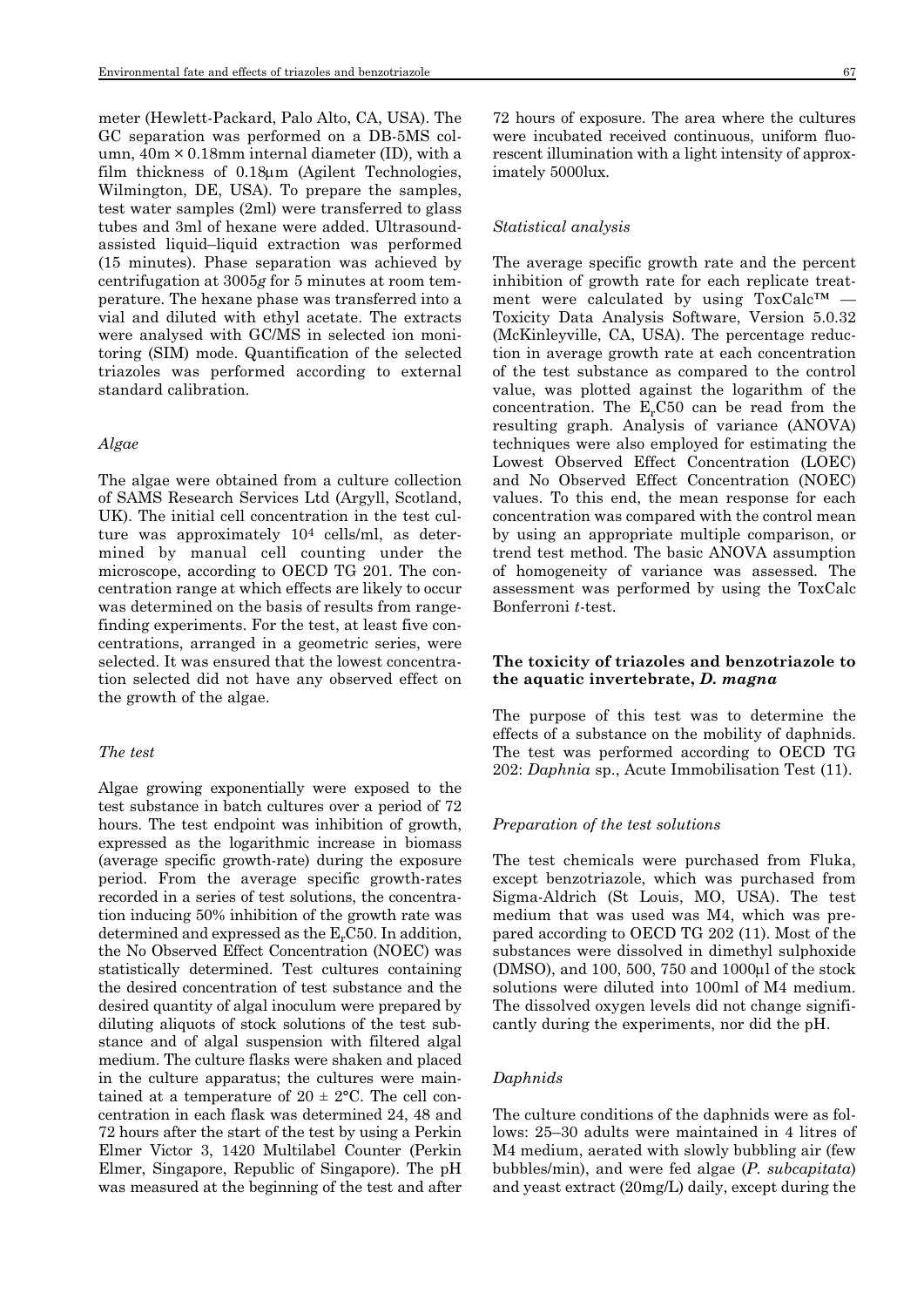weekends. Juveniles were taken from adults that were 2–4 weeks old. The culture and test conditions were similar: 16-hour light/8-hour dark cycle, temperature  $19 \pm 1$ °C.

#### *The test*

Young daphnids, fewer than 24 hours old at the start of the test, were exposed to the test substances at a range of concentrations for a period of 48 hours. Per 100ml glass beaker, five juveniles were used with 20ml of test solution. Four beakers were used for each test concentration, with a minimum of 5 test concentrations per chemical, excluding the controls/blanks. Daphnid immobilisation was recorded at 48 hours and compared with the control values. The results were analysed in order to calculate the EC50 at 48 hours.

#### *Statistical analysis*

GraphPad Prism 4.01 was used to calculate EC50 values, by applying the method of non-linear regression curve fitting and assuming a sigmoid dose–response curve with a top of 100% and a bottom of 0%.

# **The toxicity of triazoles and benzotriazole to** *D. rerio* **embryos**

The test was performed according to the Draft Proposal for a New OECD Guideline for the Fish Embryo Toxicity (FET) Test (12).

# *Preparation of the test solutions*

The test chemicals were purchased from Fluka, except benzotriazole, which was purchased from Sigma-Aldrich. Stock solutions were prepared in DMSO, with a final test concentration of 0.2% carrier (2ml/L) in the dilution series. Per compound, six test concentrations were prepared in Dutch Standard Water (DSW; demineralised water supplemented with  $100$ mg/L NHCO<sub>3</sub>,  $20$ mg/L KHCO<sub>3</sub>,  $200$ mg/L CaCl<sub>2</sub>  $2H_2O$  and  $180$ mg/L MgSO<sub>4</sub>  $7H_2O$ and then aerated for 24 hours at 27°C). For fenchlorazol-ethyl, benzotriazole and paclobutrazol, the maximum solubility was reached below the highest nominal test concentration. In these cases, crystals were observed on the bottom of the well, or floating on the surface of the test medium. These observations in over-saturated solutions were not taken into account during the final calculations. Potassium dichromate was used as a negative control substance, and 3,4-dichloroaniline as a positive control substance, at concentrations of 1mg/L and 8mg/L, respectively. The results showed that the background sensitivity of the egg clutches tested were within the expected ranges.

#### *Maintenance of fish and egg spawning*

For details on fish maintenance and egg production, see Hermsen *et al*. (13).

#### *The test*

Each test was repeated three times. If necessary, the concentration range was adjusted between different experiments. To start the exposure simultaneously, 40 fertilised eggs were introduced into 50ml of the test solution. Viable eggs were selected and incubated individually in 2ml of medium in 24-well flat-bottomed plates (Falcon, Omnilabo, Breda, The Netherlands). Four wells per plate were used for the controls and 10 wells for each test concentration. The temperature during the exposure was kept at  $26.5 \pm 0.5$ °C. The pH of the dilution medium (DSW) was on average 8.1 (range 7.4–8.3). The oxygen level during the exposure was ≥ 6.6mg/L and water hardness was 214mg/L  $CaCO<sub>3</sub>$ , which was within the prescribed range of 10–250mg/L. The embryos were exposed to the test chemicals under static conditions, and microscopic observations were carried out 24, 48 and 72 hours after the start of the experiments, with 10–60× magnification (Wild binocular, Heerbrugg, Switzerland). The lethal endpoints were: coagulation of the embryo, no tail detachment, absence of heartbeat, and no somite formation.

#### *Statistical analysis*

All the LC50 values were calculated by using the trimmed Spearman-Kärber model (14). Since the eggs were all obtained from the same batch, the controls for all the compounds were pooled.

#### **Ready biodegradability test on triazoles**

Ready biodegradability (RB) is an indication of the ease with which a chemical is oxidatively degraded by microbial action under conditions typically found in a polluted river or in sewage treatment plants (15). The 28-day test for ready biodegradability in an aerobic aqueous medium was performed according to OECD TG 301 D: Ready Biodegradability (16).

#### *Preparation of the test solutions*

The chemicals tested were purchased from Dr Ehrenstorfer GmbH. Mineral medium was pre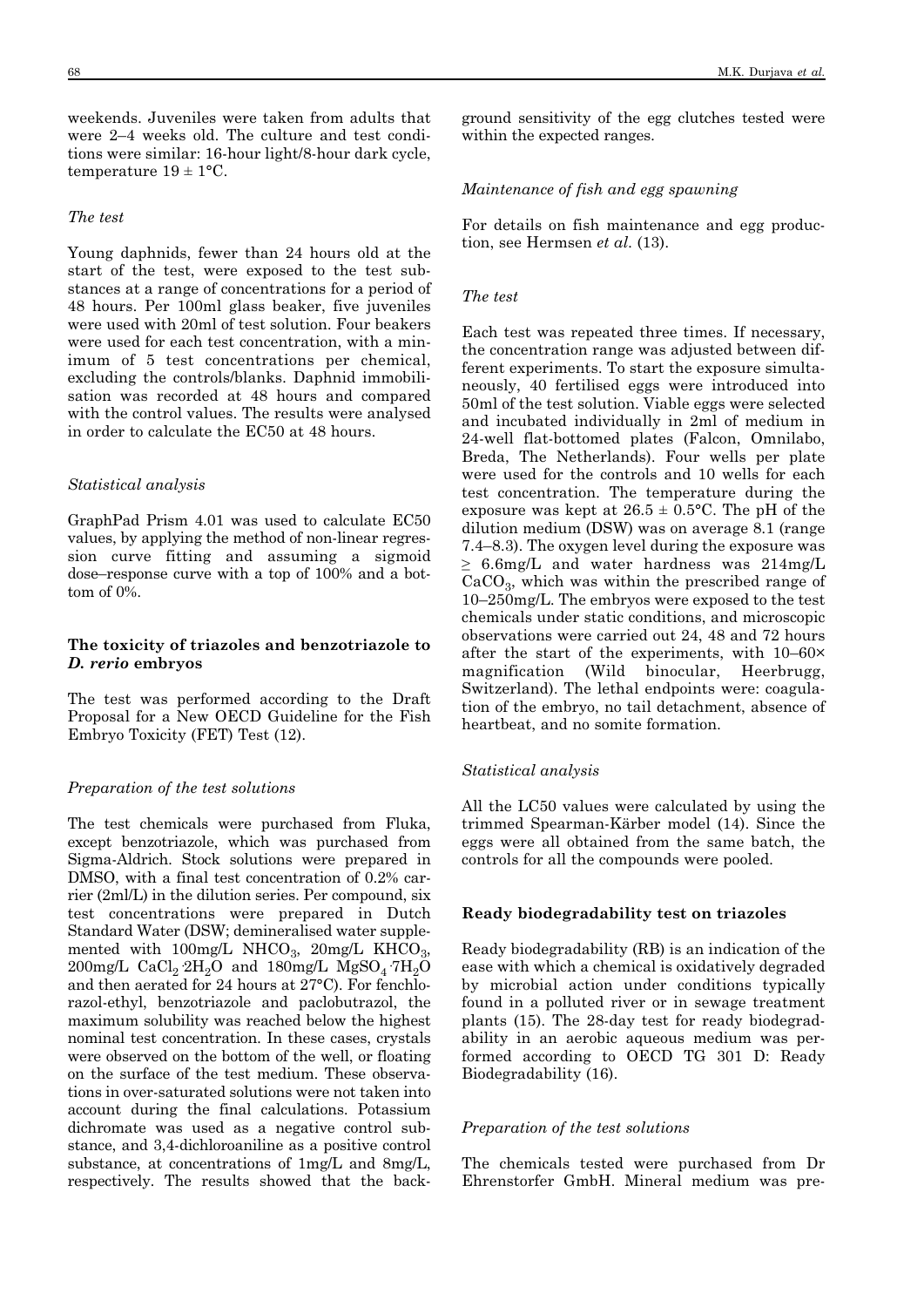pared according to OECD TG 301 (16). In order to verify the procedure, a reference compound that met the criteria for ready biodegradability was tested, by setting up an appropriate vessel in parallel to the normal test runs. The reference compound was sodium acetate, and the degradation was tested by determining the removal of dissolved organic carbon (DOC).

#### *Chemical measurements*

The concentrations of triazoles in the test samples were determined at the beginning of the test, day 1, day 14 and day 28, by online solid phase extraction–liquid chromatography-electrospray-tandem mass spectrometry (online SPE Spark, LC-ESI-MS/MS API 2000). Online SPE pre-concentration was performed by loading 20ml of the sample onto cartridges of PLRP-s (cross-linked styrenedivinylbenzene polymer, 15–25μm particle size). The analytes were eluted through a LC Zorbax SB-C18 column (Agilent Technologies, 3.0 × 150mm, with a particle size of  $3.5\mu$ m), by using a gradient of 5mM NH4OH buffer/acetonitrile as the mobile phase at a flow rate of 0.25ml/min. Further LC-MS/MS determination was performed in the multiple reaction monitoring (MRM) mode by recording two MRM transitions per compound. The quantification of the selected pesticides was performed according to external standard calibration.

#### *The inoculum and abiotic degradation*

The inoculum for the test was obtained from water in an aquarium. Abiotic degradation was confirmed by inactivating the microorganisms with mercury chloride.

#### *Ready biodegradability test*

A solution of the test substance in a mineral medium was inoculated and incubated under aerobic conditions, in the dark at  $20 \pm 2^{\circ}$ C. The test medium contained a relatively low concentration of biomass. A reference compound was run in a parallel test to verify the execution of the procedures. Possible abiotic degradation was investigated separately. The degradation of the test substances was determined by DOC measurement. Samples were taken at sufficiently frequent intervals (on days 0, 1, 14 and 28) to allow the identification of the beginning and end of biodegradation. Degradation was followed by specific chemical analysis at frequent intervals over a 28-day period to assess the degradation of triazoles. The degree of biodegradation was calculated by expressing the concentration of the test substance removed (corrected for that in the blank inoculum control) as a percentage of the concentration initially present (Equation 1). A test was considered valid, if the difference of extremes of replicate values of the removal of the test chemical at the end of the test was less than 20%, and if the percentage degradation of the reference compound had reached the pass levels by day 14.

#### *Statistical analysis*

The mean values of the duplicate measurement of the parameter in both test vessels and inoculum blank were used in the calculation of  $D_t$ , the percentage degradation after 28 days. With specific chemical analytical data available, degradation at day t of the test was calculated from:

$$
D_t = \left[1 - \frac{C_t - C_{\text{blt}}}{C_0 - C_{\text{bl0}}}\right] * 100
$$
 [Equation 1]

where  $D_t = \%$  degradation at day t of the test;  $C_0 =$ the mean starting concentration of the test substance in the inoculated culture medium containing the test substance in mg/L;  $C_t$  = the mean concentration of the test substance in the inoculated culture medium containing test substance at day t of the test in mg/L;  $C_{b10}$  = the mean starting concentration of the test substance in blank inoculated mineral medium in mg/L; and  $C_{\text{blt}}$  = the mean concentration of the test substance blank inoculated mineral medium at day t of the test in mg/L.

## Results and Discussion

Toxicity studies with *D. magna* and *D. rerio* were conducted on selected triazoles and benzotriazole. The toxicity studies with *P. subcapitata* and the biodegradation studies were conducted on selected triazoles.

## **Toxicity of triazoles to the freshwater alga,** *P. subcapitata*

In the laboratory toxicity study with the freshwater alga,  $P$ . *subcapitata*,  $E_r C50$  values and NOEC values were determined for 13 triazoles. The results of the toxicity testing on *P. subcapitata* are based on actual measured concentrations. We found that, according to the Directive on Classification, Packaging and Labelling of Dangerous Substances (17), all 13 substances were toxic to *P. subcapitata*, and that toxicities did not vary widely among the 13 triazoles studied. Table 2 provides the experimentally-derived  $E<sub>r</sub>C50$  values after 72 hours of exposure, whereas Table 3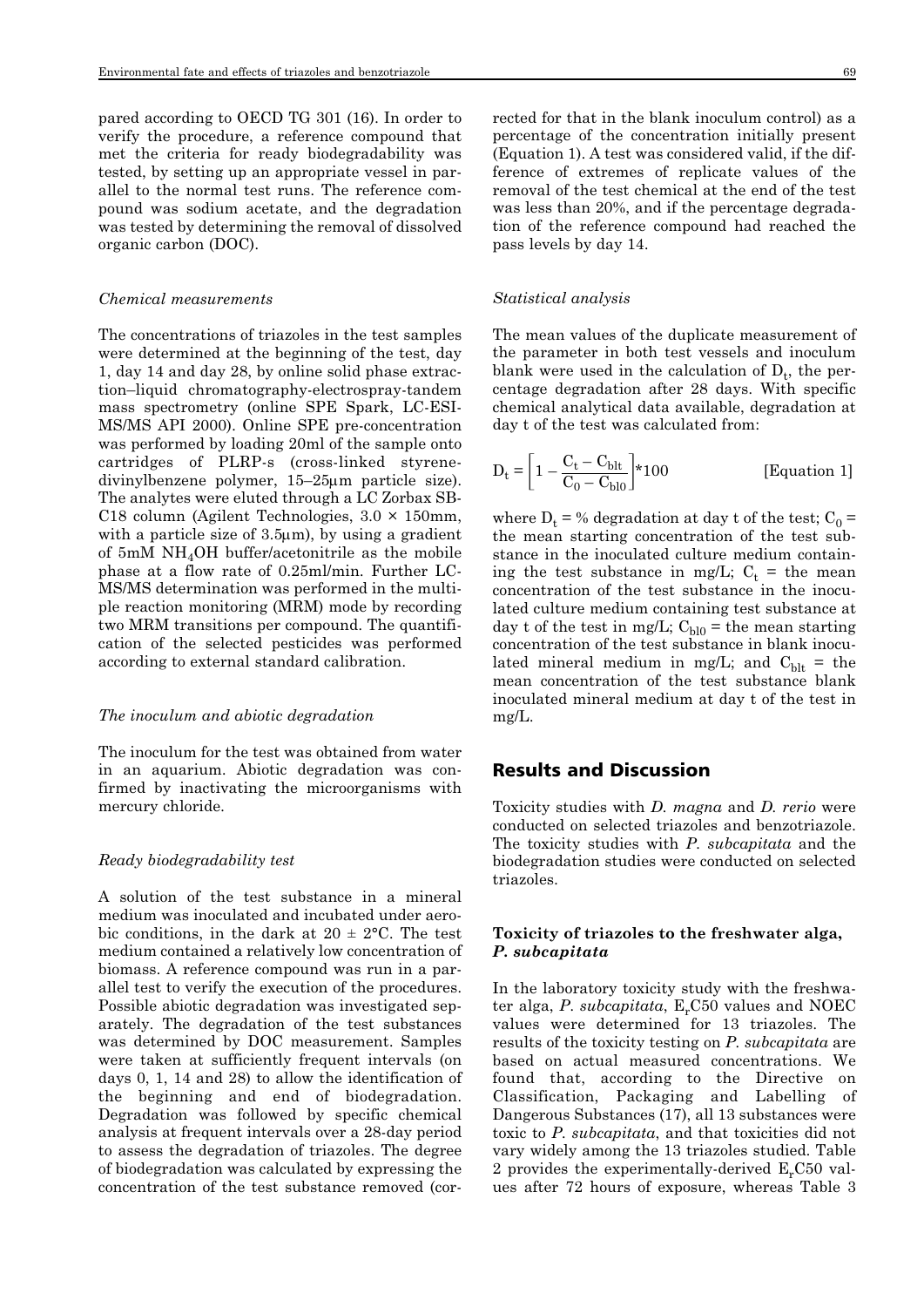| CAS number<br>Substance |             | $ErC50$ 72 hours (mg/L) | 95% CI        | $R^2$ |  |
|-------------------------|-------------|-------------------------|---------------|-------|--|
| Cyproconazole           | 94361-06-5  | 8.84                    | $5.17 - 12.9$ | 0.981 |  |
| Diclobutrazol           | 075736-33-3 | 4.40                    | $4.20 - 4.57$ | 0.916 |  |
| Difenoconazole          | 119446-68-3 | 1.44                    | $1.19 - 1.51$ | 0.908 |  |
| Diniconazole            | 083657-24-3 | 1.81                    | $1.74 - 1.87$ | 0.952 |  |
| Epoxiconazole           | 106325-08-0 | 8.65                    | n.a.          | 0.974 |  |
| Hexaconazole            | 79983-71-4  | 3.81                    | $3.36 - 4.27$ | 0.906 |  |
| Myclobutanil            | 88671-89-0  | 14.2                    | $13.3 - 15.2$ | 0.896 |  |
| Paclobutrazol           | 076738-62-0 | 12.05                   | $9.00 - 15.1$ | 0.960 |  |
| Penconazole             | 066246-88-6 | 3.62                    | $3.40 - 3.85$ | 0.829 |  |
| Propiconazole           | 060207-90-1 | 4.17                    | $3.75 - 4.63$ | 0.964 |  |
| Triadimefon             | 43121-43-3  | 7.51                    | $5.31 - 9.77$ | 0.947 |  |
| Triazophos              | 024017-47-8 | 7.59                    | $6.65 - 8.57$ | 0.946 |  |
| Uniconazole-P           | 083657-17-4 | > 6.9 <sup>a</sup>      | n.a.          | n.a.  |  |

Table 2: Overview of E,C50 values for a set of 13 triazoles after a 72-hour exposure

*The endpoint of toxicity assessment was inhibition of growth of* Pseudokirchneriella subcapitata*. Toxicity endpoints were calculated based on measured concentrations. CI = confidence interval; n.a. = not applicable.* 

a*The toxicity exceeded the water solubility (95% CI could not be calculated).*

contains the NOEC values found for each of the chemicals tested. Difenoconazole was found to induce the highest level of toxicity to the alga, considering its  $E_rC50$  of 1.44mg/L; the lowest level of toxicity was found for myclobutanil, with an  $E<sub>r</sub>C50$ value of 14.2mg/L.

A limited amount of information is available on the toxic effects of triazoles in freshwater algae, especially with regard to a 72-hour testing period.

# Table 3: Overview of the NOEC values for a set of 13 triazoles after a 72-hour exposure

| Substance      | CAS number  | <b>NOEC</b><br>72 hours $(mg/L)$ |
|----------------|-------------|----------------------------------|
| Cyproconazole  | 94361-06-5  | 0.170                            |
| Diclobutrazol  | 075736-33-3 | 0.190                            |
| Difenoconazole | 119446-68-3 | 0.100                            |
| Diniconazole   | 083657-24-3 | 0.570                            |
| Epoxiconazole  | 106325-08-0 | ${}_{0.098}$                     |
| Hexaconazole   | 79983-71-4  | ${}_{0.190}$                     |
| Myclobutanil   | 88671-89-0  | < 0.240                          |
| Paclobutrazol  | 076738-62-0 | < 0.630                          |
| Penconazole    | 066246-88-6 | 0.200                            |
| Propiconazole  | 060207-90-1 | 0.065                            |
| Triadimefon    | 43121-43-3  | 1.900                            |
| Triazophos     | 024017-47-8 | 1.700                            |
| Uniconazole-P  | 083657-17-4 | ${}_{\leq 0.830}$                |

*The endpoint of toxicity assessment was inhibition of growth of* Pseudokirchneriella subcapitata*. Toxicity endpoints were calculated based on measured concentrations.*

A study on *P. subcapitata* exposure to propiconazole found that this substance was toxic to this organism, with a 72-hour  $E_rC50$  value of  $5.0$ mg/L (18). More recently, another study found that propiconazole was highly toxic to *P. subcapitata*, with a 72-hour IC50 of 390μg/L (19), but it should be noted that this value is based on nominal concentrations, instead of actually determined concentrations, as was the case in our study. These data on the toxic effects of propiconazole in freshwater algae do not differ significantly from the data in our study  $(72 \text{-} \text{hour } E_r C50 \text{ value of } 4.17 \text{mg/L}).$ Limited data on the toxic effects of triazoles in *P. subcapitata* are also available in the Pesticide Properties Database (PPDB; 9). A study conducted on *P. subcapitata* exposed to paclobutrazol and penconazole found that these substances were toxic to the alga, with 72-hour  $E_rC50$  values of 7.2mg/L for paclobutrazol and 4.9mg/L for penconazole (20). Similarly, these data on the toxicity of paclobutrazol and penconazole to freshwater algae did not differ significantly from the data obtained in our study  $(72 \text{-} hour)$  E<sub>r</sub>C<sub>50</sub> values of 12.1mg/L for paclobutrazol and 3.6mg/L for penconazole).

## **Toxicity of triazoles and benzotriazole to the aquatic invertebrate,** *D. magna*

In the laboratory toxicity study with the aquatic invertebrate, *D. magna,* EC50 values were determined for 11 triazoles and for benzotriazole. The results for the acute toxicity assessment are shown in Table 4. We found that toxic concentrations of the substances tested varied over two orders of magnitude among the 11 triazoles and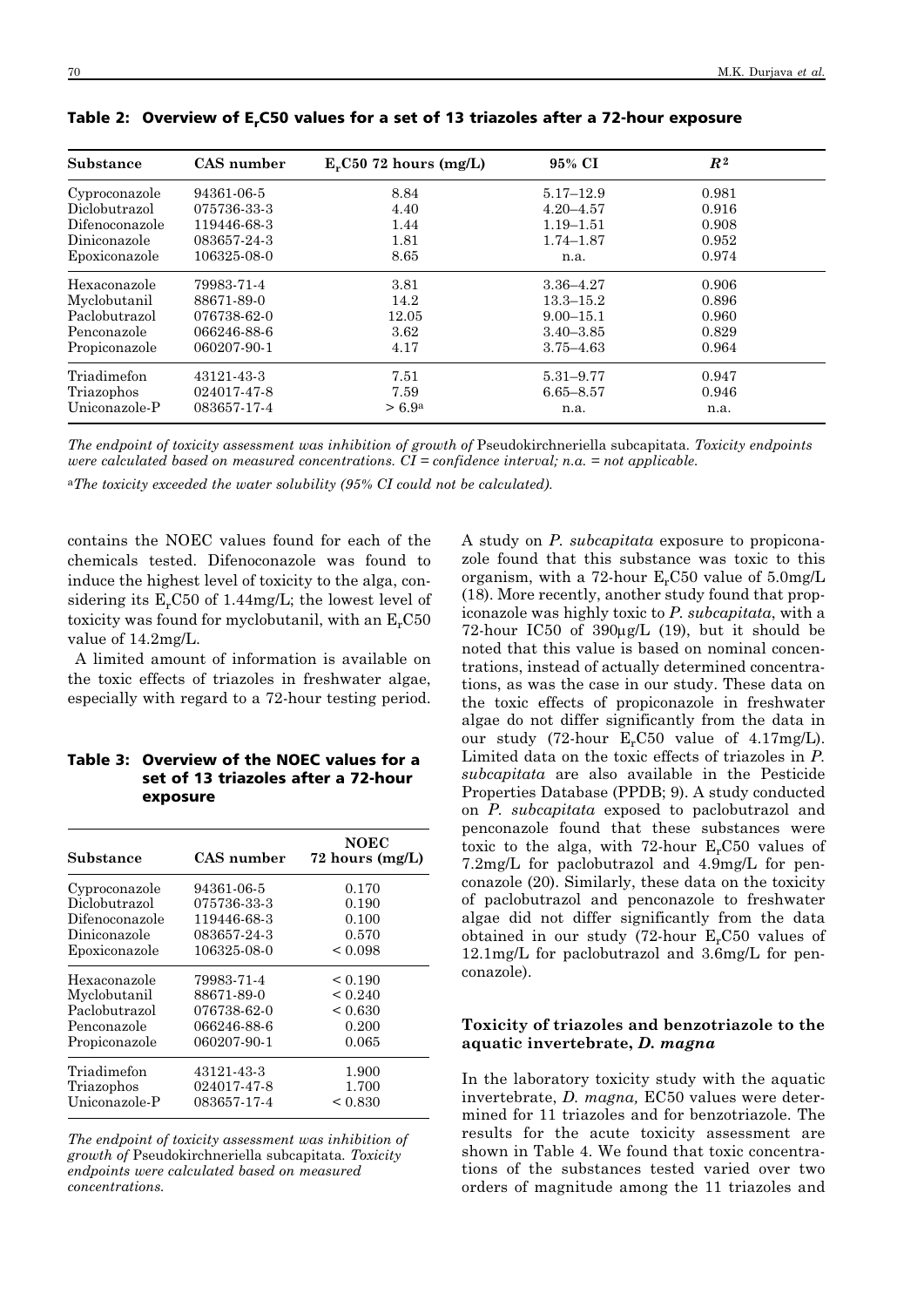| Substance          | CAS number    | EC50 48 hours<br>(mg/L) | 95% CI        | R <sup>2</sup> |  |
|--------------------|---------------|-------------------------|---------------|----------------|--|
| Benzotriazole      | $95 - 14 - 7$ | 155.40                  | 154.4–156.5   | 1.000          |  |
| Cyproconazole      | 94361-06-5    | 30.90                   | $21.4 - 44.8$ | 0.955          |  |
| Diclobutrazol      | 75736-33-3    | 12.90                   | $10.4 - 16.1$ | 0.857          |  |
| Fenchlorazol-ethyl | 103112-35-2   | > 2.50 <sup>a</sup>     | n.a.          | n.a.           |  |
| Flusilazole        | 85509-19-9    | 3.17                    | $1.66 - 6.05$ | 0.902          |  |
| Guanazole          | 1455-77-2     | 4.13                    | $3.53 - 4.84$ | 0.990          |  |
| Hexaconazole       | 79983-71-4    | 4.90                    | $4.43 - 5.41$ | 0.990          |  |
| Myclobutanil       | 88671-89-0    | 12.40                   | $10.3 - 14.9$ | 0.984          |  |
| Paclobutrazol      | 76738-62-0    | 45.20                   | $35.4 - 57.7$ | 0.717          |  |
| Ribavirin          | 36791-04-5    | 684.00                  | 588-796       | 0.928          |  |
| Triadimefon        | 43121-43-3    | 29.10                   | $28.3 - 29.8$ | 0.998          |  |
| Triticonazole      | 131983-72-7   | 9.56                    | $5.70 - 16.0$ | 0.930          |  |

| Table 4: Overview of EC50 values obtained for a set of 11 triazoles and benzotriazole after a |
|-----------------------------------------------------------------------------------------------|
| 48-hour exposure                                                                              |

*The endpoint of toxicity assessment was immobility of* Daphnia magna*. Toxicity endpoints were calculated based on nominal concentrations. CI = confidence interval; n.a. = not applicable.* 

*aThe toxicity exceeded the water solubility (95% CI could not be calculated).*

benzotriazole. Fenchlorazol, flusilazole, guanazole and hexaconazole were much more toxic than ribavirin and benzotriazole. The 48-hour EC50 values varied from 3.17mg/L for flusilazole, to 684mg/L for ribavirin. According to the Directive on Classification, Packaging and Labelling of Dangerous Substances (17), flusilazole, guanazole, hexaconazole and triticonazole are toxic to *D. magna*; cyproconazole, diclobutrazol, myclobutanil, paclobutrazol and triadimefon are harmful to *D. magna*; and benzotriazole and ribavirin are non-toxic to *D. magna* (17).

Some data are publicly available on the toxic effects of triazoles and benzotriazole in daphnids (20). A 48-hour EC50 study conducted with *D. magna* exposed to cyproconazole found that the substance was harmful, with an EC50 value of 26mg/L (20). Another investigation confirmed that cyproconazole is harmful to *D. magna*, with an EC50 of 22mg/L (20). These data on the toxic effects of cyproconazole to daphnids do not differ significantly from the data obtained in our study. Further data on the toxic effects of triazoles in *D. magna* are available in the Pesticide Properties Database (PPDB; 9). A

| Substance     | CAS number  | Test 1<br>LC50 | Test 1<br>95% CI | Test 2<br>LC50 | Test 2<br>95% CI | Test 3<br>LC50 | Test 3<br>95% CI |
|---------------|-------------|----------------|------------------|----------------|------------------|----------------|------------------|
| Benzotriazole | 95-14-7     | 16.00          | $8.61 - 29.70$   | 2.63           | $1.68 - 4.11$    | 0.67           | n.a.             |
| Cyproconazole | 94361-06-5  | 40.20          | 29.40-54.90      | 45.00          | $36.20 - 56.00$  | 40.70          | $28.6 - 57.9$    |
| Fenchlorazol  | 103112-35-2 | 2.52           | $1.31 - 4.85$    | 3.33           | $2.90 - 3.81$    | 1.78           | n.a.             |
| Flusilazole   | 85509-19-9  | 6.12           | $4.92 - 7.62$    | 5.46           | n.a.             | 8.10           | $5.72 - 12.40$   |
| Guanazole     | 1455772     | > 29.70        | n.a.             | $\geq 79.30$   | n.a.             | 17,320.00      | n.a.             |
| Hexaconazole  | 79983-71-4  | 9.68           | $6.72 - 13.90$   | 5.30           | $4.02 - 7.00$    | 7.60           | $5.31 - 10.90$   |
| Myclobutanil  | 88671-89-0  | 14.10          | 11.30-17.70      | 14.10          | $11.30 - 17.50$  | 15.82          | $11.6 - 21.7$    |
| Paclobutrazol | 76738-62-0  | 14.50          | 3.69-57.30       | > 88.10        | n.a.             | 54.26          | $44.9 - 65.5$    |
| Ribavirin     | 36791-04-5  | > 73.30        | n.a.             | $\geq 147.00$  | n.a.             | $\geq 1000.00$ | n.a.             |
| Triadimefon   | 43121-43-3  | 36.00          | 25.00–54.90      | 50.90          | n.a.             | 45.40          | $36.2 - 56.8$    |
| Triticonazole | 131983-72-7 | > 31.80        | n.a.             | > 95.30        | n.a.             | $\geq 95.30$   | n.a.             |

Table 5: Overview of LC50 values obtained for a set of 10 triazoles and benzotriazole after a 72-hour exposure

*The zebrafish embryo toxicity test lethal endpoints were: mortality/no heartbeat/no somite formation/no detachment of tail. Toxicity endpoints were calculated based on nominal concentrations, LC50 (mg/L) calculated with the trimmed Spearman-Kärber method. CI = confidence interval; n.a. = not applicable.*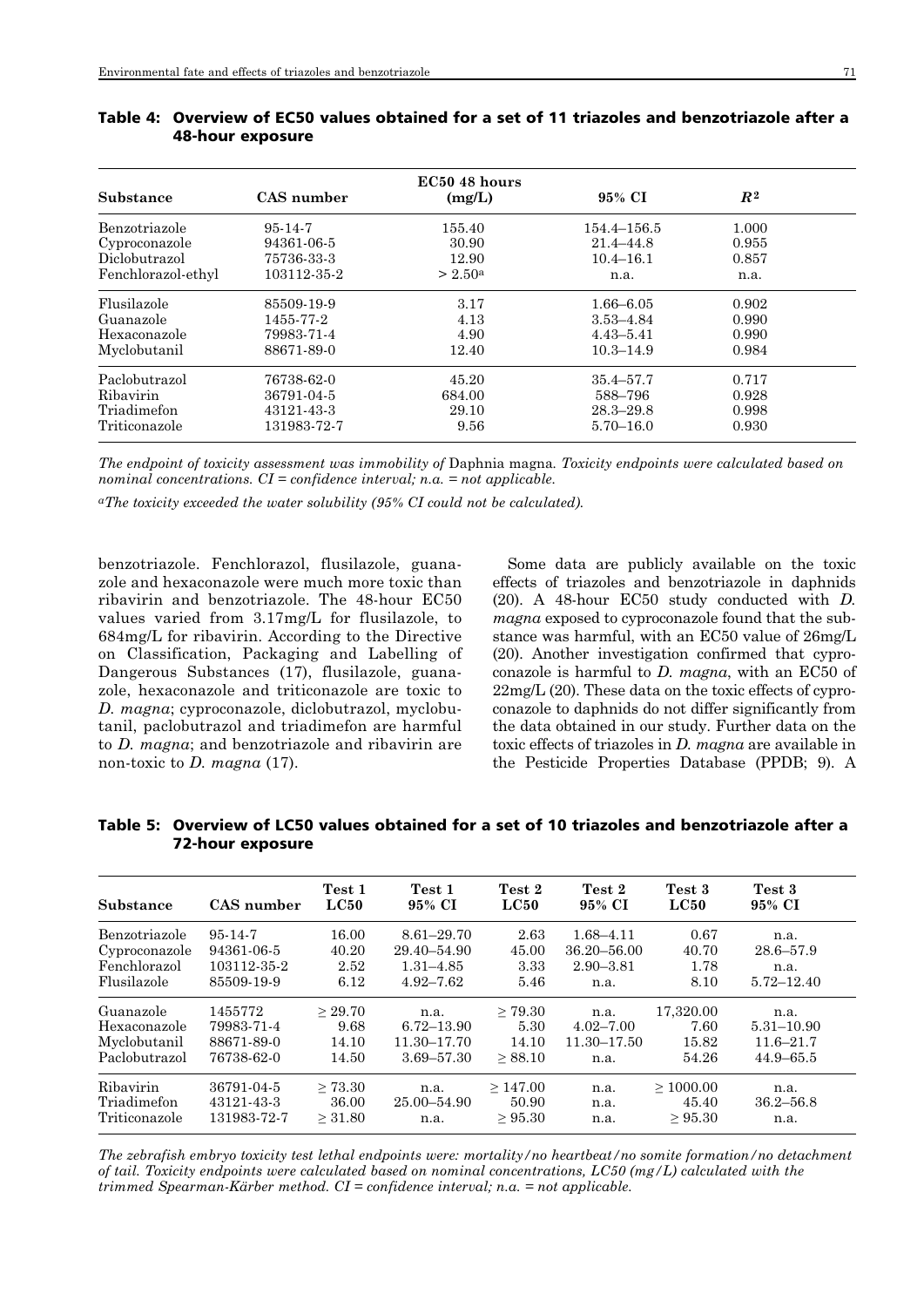study conducted on *D. magna* exposed to cyproconazole, flusilazole, hexaconazole, myclobutanil, paclobutrazol and triticonazole found that these substances were harmful, or toxic, to these organisms with 48-hour EC50 values of  $>$  22mg/L for cyproconazole, 3.4mg/L for flusilazole, 2.9mg/L for hexaconazole, 17mg/L for myclobutanil, 33.2mg/L for paclobutrazol and 9mg/L for triticonazole (9). Similarly, these results on the toxic effects of triazoles in daphnids do not differ significantly from the values obtained in our study (48-hour EC50 values of 30mg/L for cyproconazole, 3.2mg/L for flusilazole, 4.9mg/L for hexaconazole, 12.4mg/L for myclobutanil, 45.2mg/L for paclobutrazol and 9.6mg/L for triticonazole).

## **Toxicity of triazoles and benzotriazole to**  *D. rerio* **embryos**

In the laboratory toxicity study with embryos of *D. rerio*, LC50 values were determined for 10 triazoles and benzotriazole. The results of the acute toxicity testing of these substances to *D. rerio* are shown in Table 5. We found that toxicity to the fish embryos varied among the tested substances, from 0.67mg/L for benzotriazole to 17,320mg/L for guanazole (72-hour LC50). According to the Directive on Classification, Packaging and Labelling of Dangerous Substances (17), benzotriazole, fenchlorazol, flusilazole and hexaconazole are toxic to *D. rerio*; cyproconazole, myclobutanil, paclobutrazol triadimefon are harmful to *D. rerio*; and guanazole,

# Table 6: Overview of mean values of measured concentrations for a set of 13 triazoles at days 0, 1, 14 and 28 in a ready biodegradability test

| Substance      | $C_0$ | $C_{1}$ | $C_{14}$ | $C_{28}$ | $\mathbf{C_{blt}}$ |
|----------------|-------|---------|----------|----------|--------------------|
| Cyproconazole  | 1.0   | 1.0     | 0.80     | 0.95     | 0.025              |
| Diclobutrazol  | 5.0   | 5.0     | 4.90     | 4.85     | 0.025              |
| Difenoconazole | 5.0   | 5.0     | 4.80     | 4.65     | 0.025              |
| Diniconazole   | 10.0  | 10.0    | 9.05     | 9.00     | 0.025              |
| Epoxiconazole  | 5.0   | 5.0     | 4.65     | 4.90     | 0.025              |
| Hexaconazole   | 10.0  | 10.0    | 10.00    | 9.30     | 0.025              |
| Myclobutanil   | 10.0  | 10.0    | 9.95     | 8.35     | 0.025              |
| Paclobutrazol  | 10.0  | 10.0    | 8.85     | 8.65     | 0.025              |
| Penconazole    | 5.0   | 5.0     | 4.90     | 4.85     | 0.025              |
| Propiconazole  | 1.0   | 1.0     | 0.90     | 1.00     | 0.025              |
| Triadimefon    | 10.0  | 10.0    | 10.00    | 8.85     | 0.025              |
| Triazophos     | 0.1   | 0.1     | 0.09     | 0.085    | 0.025              |
| Uniconazole-P  | 50.0  | 50.0    | 50.00    | 43.90    | 0.025              |

*Cblt represents concentration in blank at days 0, 1, 14 and 28. All concentrations were below the detection limit of the method (< LOD) and are calculated as LOD/2. The values are* μ*g/L.*

ribavirin and triticonazole are non-toxic to fish embryos.

Some information is available in the literature on the toxic effects of triazoles and benzotriazole in vertebrates, but not in *D. rerio* embryos. A study conducted on fathead minnow (*Pimephales promelas)* exposed to benzotriazole found that the 96 hour LC50 was 65mg/L (1). The fathead minnow is a freshwater fish that belongs to the minnow family (Cyprinidae), just like the zebrafish (*D. rerio*). Overall, these data on the toxic effects of benzotriazole in fish do not differ significantly from the data in our study.

#### **Variation in toxicity across species**

The variation in toxicity across the species tested — an alga (*P. subcapitata*), a daphnid (*D. magna*) and a fish (*D. rerio* embryos) — is shown in Figure 1. The test results show that, for most substances, sensitivity across species does not vary over a wide range (in general, the largest factor is about 20). Furthermore, no single species was consistently the most sensitive to all of the substances tested. For cyproconazole, hexaconazole and triadimefon the toxicity of triazoles decreased in the following order: freshwater alga > daphnid > fish. In these cases, *D. rerio* was five times less sensitive than *P. subcapitata*. In the acute toxicity tests with myclobutanil, *D. rerio*, *D. magna* and *P. subcapitata* showed the same range of sensitivity. Most notably, however, is the observation that *D. magna*

| Table 7:   Overview of mean values of   |
|-----------------------------------------|
| biodegradation, $D_{28}$ (%), for a set |
| of 13 triazoles at day 28 in a ready    |
| biodegradability test                   |

| Substance      | $D_{28}$ | 95% CI |  |
|----------------|----------|--------|--|
| Cyproconazole  | 5.1      | 0.36   |  |
| Diclobutrazol  | 3.0      | 0.08   |  |
| Difenoconazole | 7.0      | 0.31   |  |
| Diniconazole   | 10.0     | 0.36   |  |
| Epoxiconazole  | 2.0      | 0.04   |  |
| Hexaconazole   | 7.0      | 0.10   |  |
| Myclobutanil   | 16.5     | 1.32   |  |
| Paclobutrazol  | 13.5     | 0.28   |  |
| Penconazole    | 3.0      | 0.12   |  |
| Propiconazole  | < 3.0    | n.a.   |  |
| Triadimefon    | 11.5     | 0.63   |  |
| Triazophos     | 20.0     | 3.67   |  |
| Uniconazole-P  | 12.2     | 0.73   |  |

*The percentage of biodegradation is calculated from the data presented in Table 5 by using Equation 1. The values correspond to %. CI = confidence interval; n.a. = not applicable.*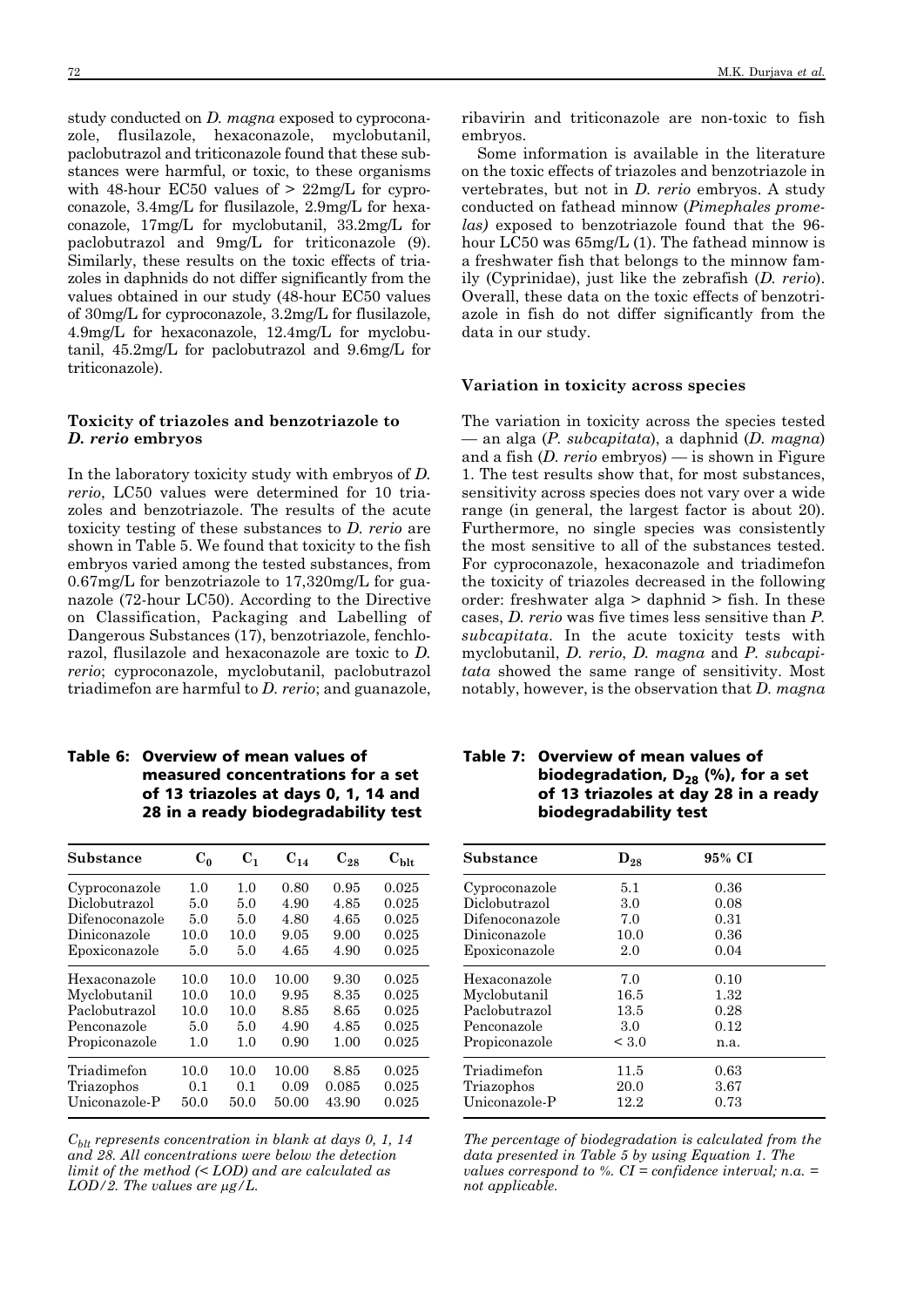was substantially less sensitive to benzotriazole than were *D. rerio* and *P. subcapitata*, with differences in toxicity of about two orders of magnitude.

#### **Ready biodegradability testing of triazoles**

In the laboratory study on ready biodegradability, the values for primary degradation at day 28, were

# Figure 1: Variation in toxicity across species

concentrations tested, as measured on days 0, 1, 14 and 28 of the test. In the overview of biodegradation test results shown in Table 7,  $D_{28}$  is expressed as the percentage of degradation on day 28 of the test. The pass level for ready biodegradability is 70% removal of the substance. This pass level has to be reached in a 10-day window within the 28-

determined for 13 triazoles. Table 6 presents the

| Substance          | 72-hour $E_rC50$ alga | 48-hour EC50 daphnid | 72-hour EC50 fish |
|--------------------|-----------------------|----------------------|-------------------|
| Benzotriazole      |                       | 155.40               | 6.43              |
| Cyproconazole      | 8.84                  | 30.92                | 42.0              |
| Diclobutrazol      | 4.40                  | 12.93                |                   |
| Fenchlorazol-ethyl |                       | 2.50                 | 2.54              |
| Flusilazole        |                       | 3.17                 | 6.56              |
| Hexaconazole       | 3.81                  | 4.90                 | 7.53              |
| Myclobutanil       | 14.17                 | 12.36                | 14.7              |
| Paclobutrazol      | 12.05                 | 45.20                | 34.4              |
| Triadimefon        | 7.51                  | 29.06                | 44.1              |

*Variation in toxicity across the alga* Pseudokirchneriella subcapitata*, the daphnid* Daphnia magna *and fish embryos of* Danio rerio; *— not tested.*



 $= 72$ -hour  $E_r$ C50 alga;  $= 48$ -hour  $EC50$  daphnid;  $= 72$ -hour  $EC50$  fish.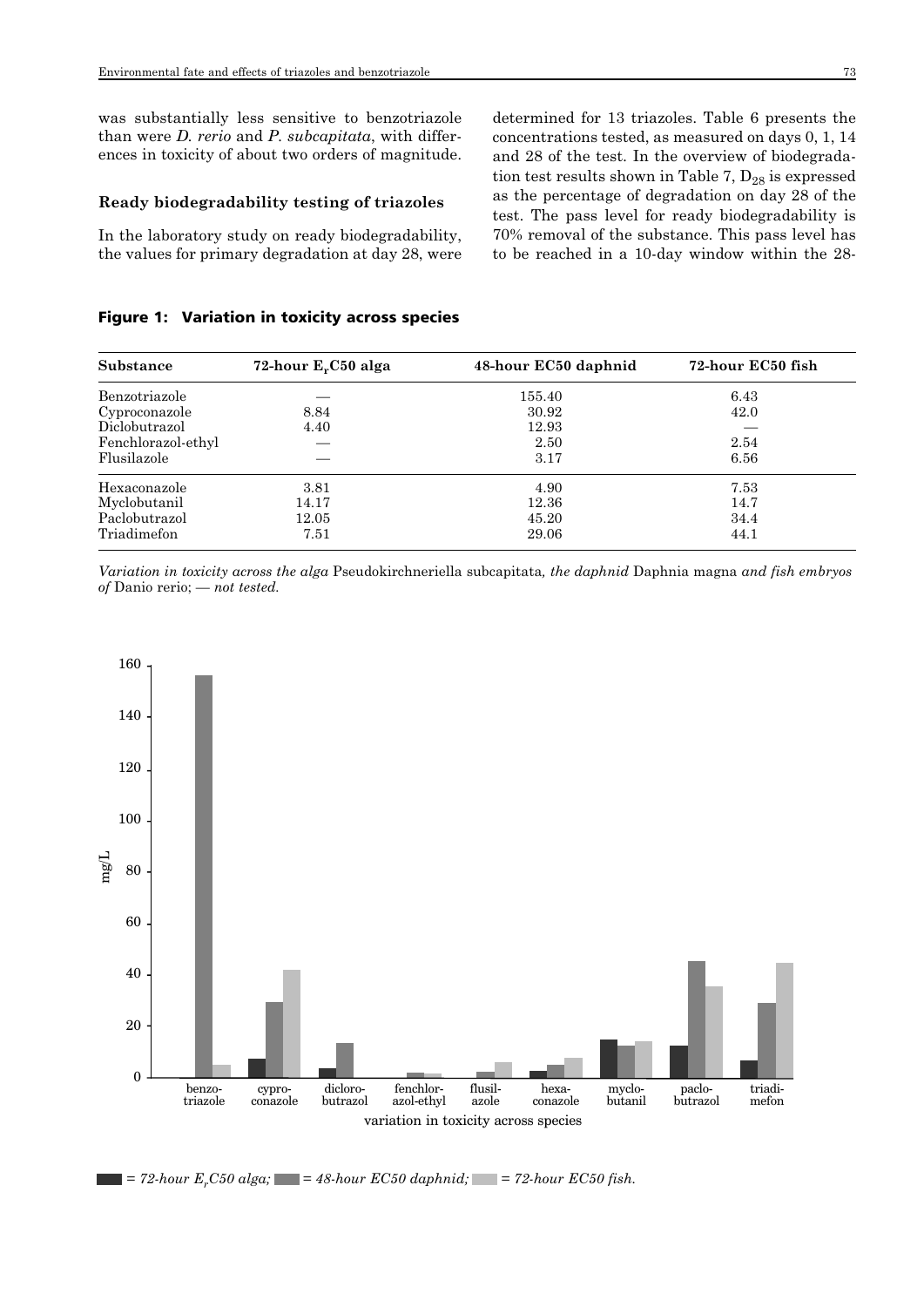day period of the test. As expected, these substances are not readily biodegradable.

Only limited experimental data are available on the ready biodegradability of triazoles. A study conducted on cyproconazole, epoxiconazole and paclobutrazol (17) indicated negligible biodegradation. These results are fully in line with the results from this study.

# Conclusions

This study reported on the acute aquatic toxicities of selected triazoles to the green alga, *P. subcapitata*, the acute aquatic toxicity of selected triazoles and a benzotriazole to the daphnid, *D. magna*, and to embryos of the fish *D. rerio*. Besides toxicity testing, the ready biodegradability of selected triazoles was also investigated. The experimental tests presented here are part of an intelligent testing strategy, in which a set of compounds were selected, based on their representativeness of the whole class of triazoles and benzotriazoles. The selection of compounds was based on experimental design, but was also influenced by the availability and production costs of the compounds. The data on toxic effects obtained in this study have been used for the evaluation of QSAR predictions generated within the CADASTER project. The comparison between experimental and predicted data is described by Cassani *et al*. (21).

We have shown that triazoles are toxic to freshwater algae. The toxicity of triazoles and benzotriazole to daphnids and to fish embryos varied, depending on the substance. Triazoles are not ready biodegradable. All the results reported here are in line with the scarce literature data on the toxicity and degradability of triazoles and benzotriazole.

# Acknowledgements

This study was part of the CADASTER project funded by the EU Commission within the Seventh Framework Programme (Project No. 212668). The report on the testing of (benzo)triazoles performed in the project is available at http://www.cadaster. eu/node/110. Furthermore, we would like to thank Dr Darinka Štajnbaher for her assistance with the chemical analysis.

# References

- 1. Pillard, D., Cornell, J., Dufresne, D. & Hernandez, M. (2001). Toxicity of benzotriole and benzotriazole derivatives to three aquatic species. *Water Research* **35**, 557–560.
- 2. Wu, X., Chou, N., Lupher, D. & Davis, L.C. (1998). Benzotriazoles: Toxicity and degradation. In *Confer -*

*ence on Hazardous Waste Research*, pp. 374–382.

- 3. Hem, L., Hartnik, T., Roseth, R. & Breedveld, G. (2003). Photochemical degradation of benzotriazole. *Journal of Environmental Science & Health, Part A* **38**, 471–481.
- 4. Fisher, D.J., Knott, M.H., Turley, S.D., Turley, B.S., Yonkos, L.T. & Ziegler, G.P. (1995). The acute whole effluent toxicity of storm water from an international airport. *Environmental Toxicology & Chemistry/SETAC* **14**, 1103–1111.
- 5. Corsi, S.R., Hall, D.W. & Geis, S.W. (2001). Aircraft and runway deicers at General Mitchell International Airport, Milwaukee, Wisconsin, USA. 2. Toxicity of aircraft and runway deicers. *Environ mental Toxicology & Chemistry/SETAC* **20**, 1483–1490.
- 6. Hartwell, S.I., Jordahl, D.M., Evans, J.E. & May, E.B. (1995). Toxicity of aircraft de-icer and anti-icer solutions to aquatic organisms. *Environmental Toxicology & Chemistry* **14**, 1375–1386.
- 7. Rouabhi, R. (2010). Introduction and toxicology of fungicide. In *Fungicides* (ed. O. Carisse), pp. 363–382. Rijeka, Croatia: InTech.
- 8. Todeschini, R., Consonni, V., Pavan, M. & Mauri, A. (2006). *DRAGON-Software for the Calculation of Molecular Descriptors*. Milan, Italy: Talete srl. Available at: http://www.talete.mi.it/products/ dragon\_description.htm (Accessed 20.12.12).
- 9. Agriculture & Environment Research Unit (2009). *The Pesticide Properties Database (PPDB). EUfunded FOOTPRINT project (FP6-SSP-022704)*. Hatfield, UK: University of Hertfordshire. Avail able at: http://sitem.herts.ac.uk/aeru/footprint/ index2.htm (Accessed 20.12.12).
- 10. OECD (2011). *OECD Guidelines for the Testing of Chemicals No. 201: Freshwater Alga and Cyano bacteria, Growth Inhibition Test*, 25pp. Paris, France: Organisation for Economic Co-operation and Development. Available at: http://www.oecdilibrary.org/docserver/download/9720101e.pdf? expires=1356021773&id=id&accname=guest& checksum=A98A790459F6512254453A387BBF169C (Accessed 20.12.12).
- 11. OECD (2004). *OECD Guidelines for the Testing of Chemicals No. 202:* Daphnia *sp., Acute Immobilisa tion Test*, 12pp. Paris, France: Organisation for Economic Co-operation and Development. Available at: http://www.oecd-ilibrary.org/docserver/download/ 9720201e.pdf?expires=1356021873&id=id&accname=guest&checksum=5D79EA4FA53FA71872E 335F739400650 (Accessed 20.12.12).
- 12. OECD (2006). *OECD Guideline for the testing of Chemicals. Draft Proposal for a New Guideline: Fish Embryo Toxicity (FET) Test*, 11pp. Paris, France: Organisation for Economic Co-operation and Development. Available at: http://www.oecd. org/ dataoecd/39/59/36817070.pdf (Accessed 20.12.12).
- 13. Hermsen, S.A.B., Van Den Brandhof, E-J., Van Der Ven, L.T.M. & Piersma, A.H. (2011). Relative embryotoxicity of two classes of chemicals in a modified zebrafish embryotoxicity test and comparison with their *in vivo* potencies. *Toxicology in Vitro* **25**, 745–753.
- 14. Hamilton, M., Russo, R. & Thurston, R. (1977). Trimmed Spearman-Kärber method for estimating median lethal concentrations in toxicity bioassays. *Enviromental Science & Technology* **11**, 714–719.
- 15. Kaiser, K.L.E. (1998). Review of biodegradability tests for the purpose of developing regulations **33**,